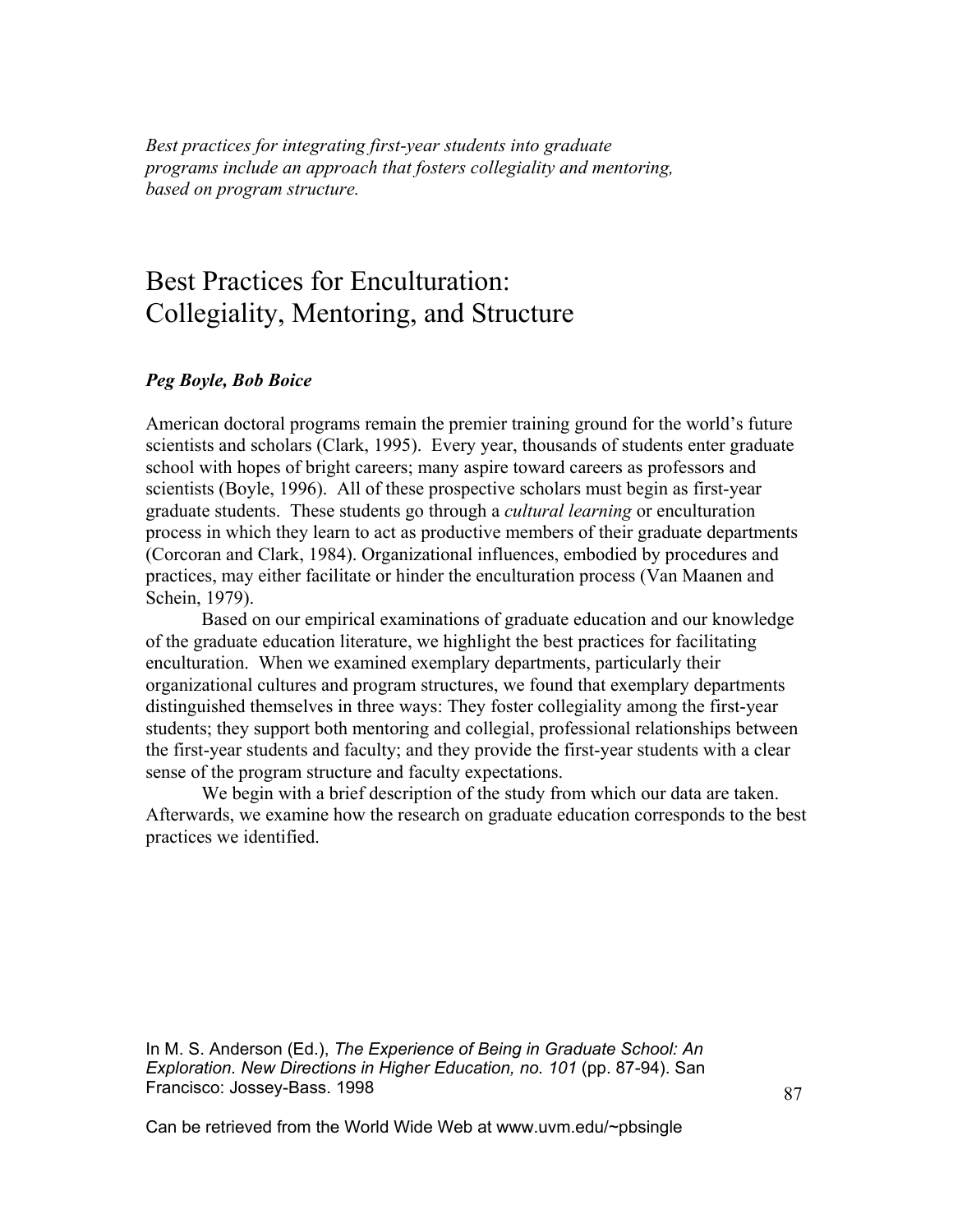### **Methods**

**Department effectiveness ratings**. To identify exemplary departments, we relied on the National Research Council (1995; NRC) effectiveness ratings. The NRC periodically rates doctoral programs' effectiveness in training research scholars and scientists on a scale from 0 (not effective) to 5 (extremely effective). The effectiveness ratings of the departments included in this study had a range of 1.29, with a mean of 3.17 and a standard deviation of .44.

**Participants.** We interviewed sixty-six students and faculty from a large, public research university. We interviewed thirty-six domestic first-year students from ten graduate departments. From each of these ten departments, we interviewed one graduate director and two advanced graduate students for a total of thirty interviews with senior department members. The ten departments represented departments across the physical/life sciences, social sciences, and humanities.

**Interview Procedures.** The first-year graduate students were interviewed three times during their first year; within the first few weeks of entry, near the end of their first semester, and during their second semester of graduate school. The interviews covered a range of topics. We report the data that relate to their perceptions of the departmental cultures into which they had entered, the social and professional relationships they were forming, and the first-year requirements. Each interview took approximately one hour.

 At the completion of the thirty-six new graduate students' first year, we interviewed the directors and advanced graduate students from the ten departments. The directors and advanced students answered questions regarding issues pertinent to the early experiences of graduate students; specifically, departmental policies, practices, and program requirements. Each interview lasted approximately one hour, depending on the length of the respondents' answers. (For the full interview protocol, see Boyle, 1996.)

#### **The Best Practices for Enculturating Graduate Students**

The exemplary graduate departments we studied shared some common elements: They fostered a sense of collegiality among the incoming students, nurtured the formation of mentoring relationships between the students and faculty, and provided program structure to help coach students toward their primary role as research scientists and scholars. First, however, these departments welcomed their students with a structured orientation that complemented the university-wide orientation.

**Orientation**. At this large public research university, campus-wide orientations are held for graduate students. The departments that excel at enculturating graduate students supplement the general orientation with a departmentally sponsored orientation. These departments realize that it is the departmental culture, not necessarily the university culture, to which their incoming students will need to adjust. The graduate directors are very clear about the purposes for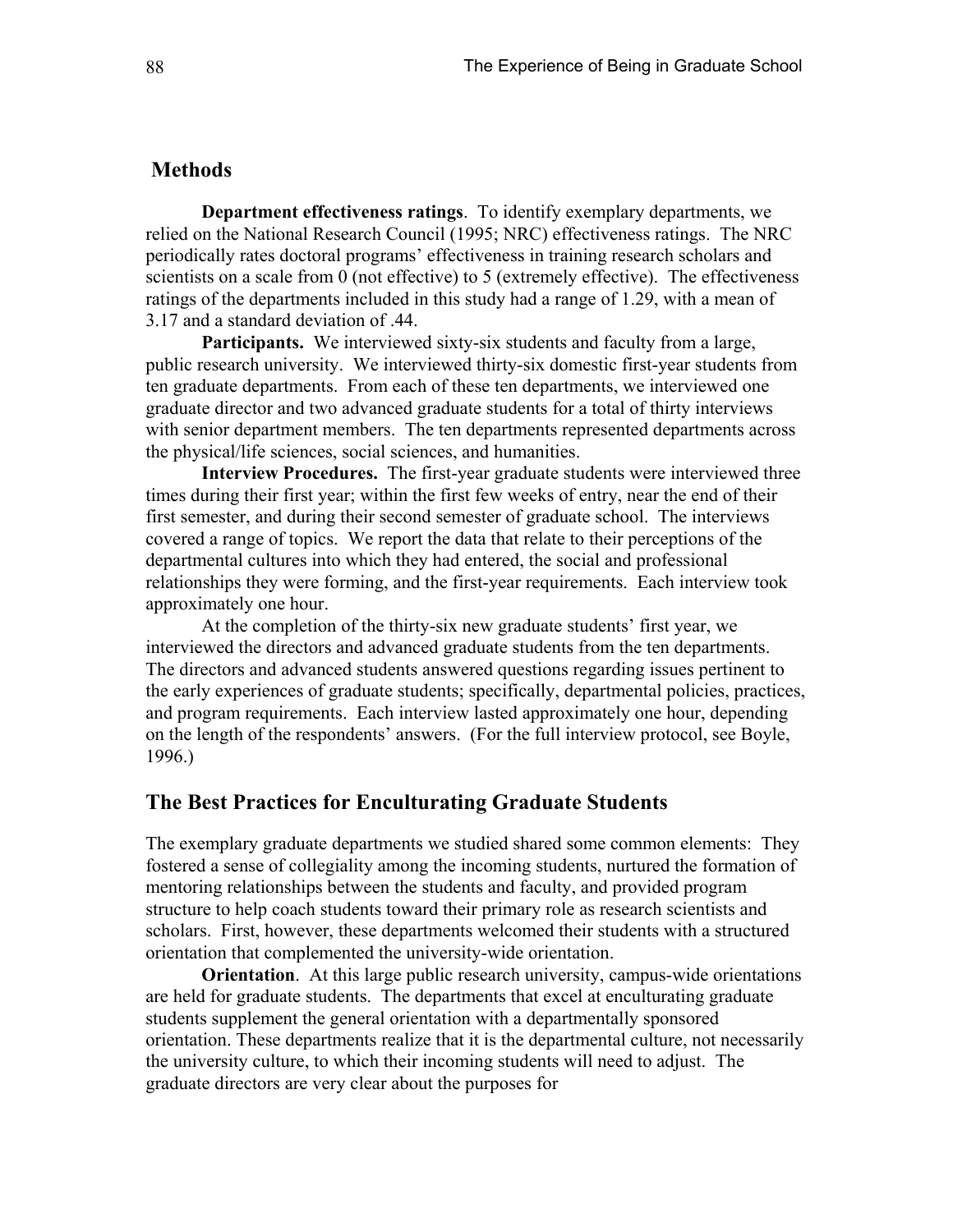sponsoring departmental orientations. One director says, "[The orientation provides] specific and concrete information about what to do to get adjusted, [it] sends a message to students about the importance of fitting in." Another says, "[I sponsor] an orientation meeting before classes start with only the incoming class. We tell them what it's like to be in the department, what to do if they need help. We try to make it as clear as possible what is expected of them."

These smaller orientations serve a variety of purposes. They acquaint the students to the norms and requirements of that particular department. They also introduce the incoming graduate students to key members of the department, not only the faculty but also the support staff and the advanced graduate students. Finally, these orientations educate the students about the bureaucracy of the university and assist new students in negotiating the registration and financial aid processes.

 **Collegiality.** Past research has linked collegiality with academic development. Students' interactions with other students in the graduate program are found to relate positively to academic achievement and career development (Blackwell, 1987; Hartnett, 1976). Environments that hinder peer interactions, such as competitive academic climates where there is an emphasis on grade achievement, were negatively related to scholarly socialization (Katz and Hartnett, 1976).

 The identified best practices foster collegiality among the first-year students for example, placing students in communal offices. If the incoming class is less than ten students, best practices dictate they all be assigned to the same office. If the incoming class is larger, groups of five to eight students can share several offices. These communal offices serve as places where students can informally socialize, have lunch together, and interact over homework problems and course requirements. Placing the students together in small groups fosters group interaction and aids the students' social integration into their new department — a task that has been speculated to be the most important task of the first year (Tinto, 1993). One graduate director identified their department's policy of assigning incoming students to communal offices as a way to help students feel like they are a part of the department, saying, "We do a good job [of making the students feel connected to the department] by putting the students together in courses and offices."

 Collegiality is beneficial not only within but also between the graduate classes. The best practices identified here encourage interaction between first-year and advanced graduate students by assigning each incoming student to an advanced student The advanced graduate students help new students navigate the bureaucratic process of registration, serve as informal advisors for course decisions, and provide emotional and social support for what may prove to be the most taxing year of graduate school. These relationships often extend past the early experiences and may evolve into informal mentoring roles that aid students in choosing advisors and deciding on research and writing projects. The students appreciated this assistance, especially with fulfilling aversive bureaucratic tasks.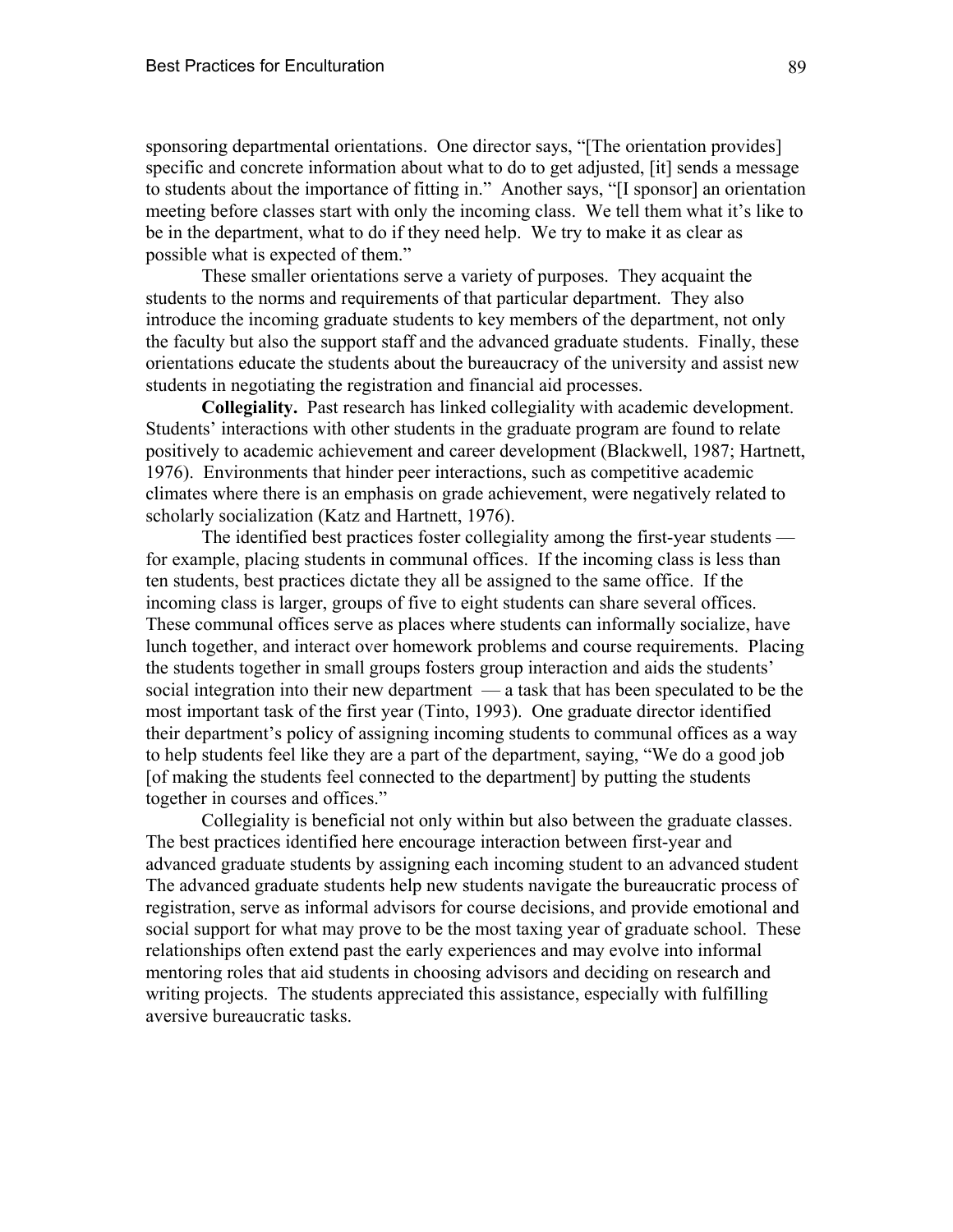The results of these efforts at collegiality seem to be paying off for the departments. The first-year students report feeling a part of the department and quickly identify a sense of camaraderie with their classmates. One says, "It is a large department but [there is] a lot of camaraderie among first years." Another says, "[I have been] impressed with the camaraderie among students, impressed how quickly these people who have never known each other become a family."

**Mentoring.** Mentorship may be the most important variable related to academic and career success for graduate students. Graduate research assistants who had intense professional interactions with supervisors evidenced greater research productivity compared with their peers (Malaney, 1988). Graduate students who reported having a number of faculty as "colleagues" and being treated like a "junior colleague" by one's advisor made better progress toward their degree (Berg and Ferber, 1983; Girves and Wemmerus, 1988). On the other hand, students who did not finish their dissertation list poor working relationships with their advisors or committee as one of the two most frequent reasons for terminating their graduate schooling; the other reason is financial difficulties (Jacks, Chubin, Porter, and Connolly, 1983).

 Mentoring is most often thought important later in graduate school, when students are immersed in individual research and scholarship. The foundations for mentoring relationships, however, are being formed during the early years, when students are completing coursework. Consequently, the best departments in our study provided ample opportunities for students to get to know faculty in professional and social settings. The quality of mentoring relationships is not based solely on common research and scholarly interests but can be predicted on regularly scheduled, mutually beneficial professional interactions (Boyle and Boice, in press). We identified three best practices utilized by departments to foster mentorship.

 First, assign incoming students to academic advisors. The role of these temporary advisors is to help students choose their courses during the first year of graduate education. This gives the students a definitive faculty contact with whom they can ask questions regarding courses. In most cases, students spend the majority of their time on coursework during the first year of graduate school (Boyle, 1996), so courserelated, not research-related, counsel is most relevant.

 Second, provide a structured protocol for students to obtain research advisors after the new graduate students have arrived on campus. Before this time, students may know about the research interests of the faculty, but rarely will students have any information about faculty's supervisory styles. By waiting to assign research advisors, future advisors and advisees can learn about each other in important ways that will greatly influence the quality of the mentoring.

One department provided a structured protocol for students to decide upon research advisors. One first-year student describes it this way: "[I learned about my research advisor] because students initiate [interactions and] the department requires you to talk to [i.e., interview] at least three faculty to decide who to work with."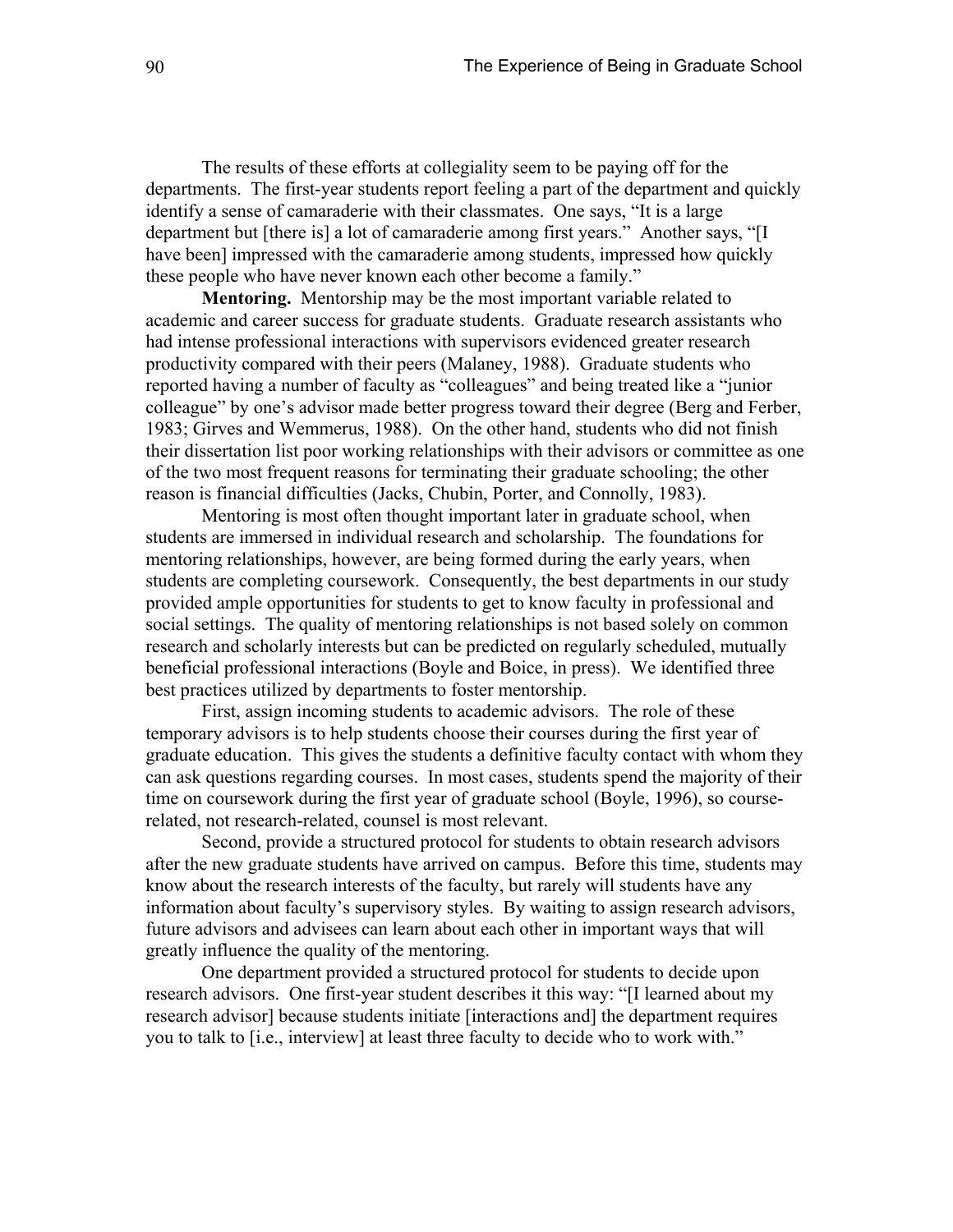These interviews not only covered research interests but also provided opportunities for the faculty and students to determine whether their expectations and work habits were complementary. Faculty also sponsored open house events where the new students could talk with the advanced graduate students, thus providing opportunities for new students to learn how the advisors function as supervisors and mentors. The smaller departments could replace these open houses with events where advanced graduate students discuss their current research and scholarly activities, their advisors, and the methods of working with the advisors.

What does this accomplish for the students and the department? It allows students and faculty to get to know each other before committing to a long, close working relationship, and may prevent unsuccessful completion of degree requirements due to incompatible advising relationships (Jacks, Chubin, Porter, and Connolly, 1983).

Students given the opportunity to request research advisors after arrival on campus all identified both common research interests and compatible working styles are important factors in choosing research advisors. Two first-year students described their reasons for choosing their advisor. The first student commented, "[I] like the research he's doing. [Plus I] like his personality and he does care about students, will push you along and help you get [research] skills." The second student said, "[I chose him] initially based on his research work, then from talking with graduate students who work with him. [I also] really like the other graduate students [in his laboratory]."

 Third, provide opportunities for new students to socialize with all the faculty and advanced graduate students. The exemplary departments hosted significantly more social events than the lower-rated departments. These events were as frequent as weekly "happy hours." The faculty was well represented at these occasions, thus allowing the students and faculty to converse in an informal setting and become acquainted before the choices for research advisors and advisees had to be made. Students were also able to develop secondary mentoring relationships with faculty from whom they were not likely to take courses or work with on research or scholarly writing projects.

 When these venues for fostering interaction between the first-year students and their faculty were in place, the students reported positive experienced in their initial adjustment period. One first-year student described it this way: "Professors deal with you, they are available to you, all the staff is more than helpful. Other graduate students from other years are pretty open to you, and professors genuinely are interested in having you look at their research groups."

**Program Structure.** When program structure was provided for graduate students — that is, short-term goals, structured assignments, and timely feedback — the graduate students completed degree requirements sooner and at higher rates than without such support (Dillon and Malott, 1981; Thomas, 1995). Because recent criticisms of graduate training have focused on the lack of structure that all too often occurs, some have suggested that graduate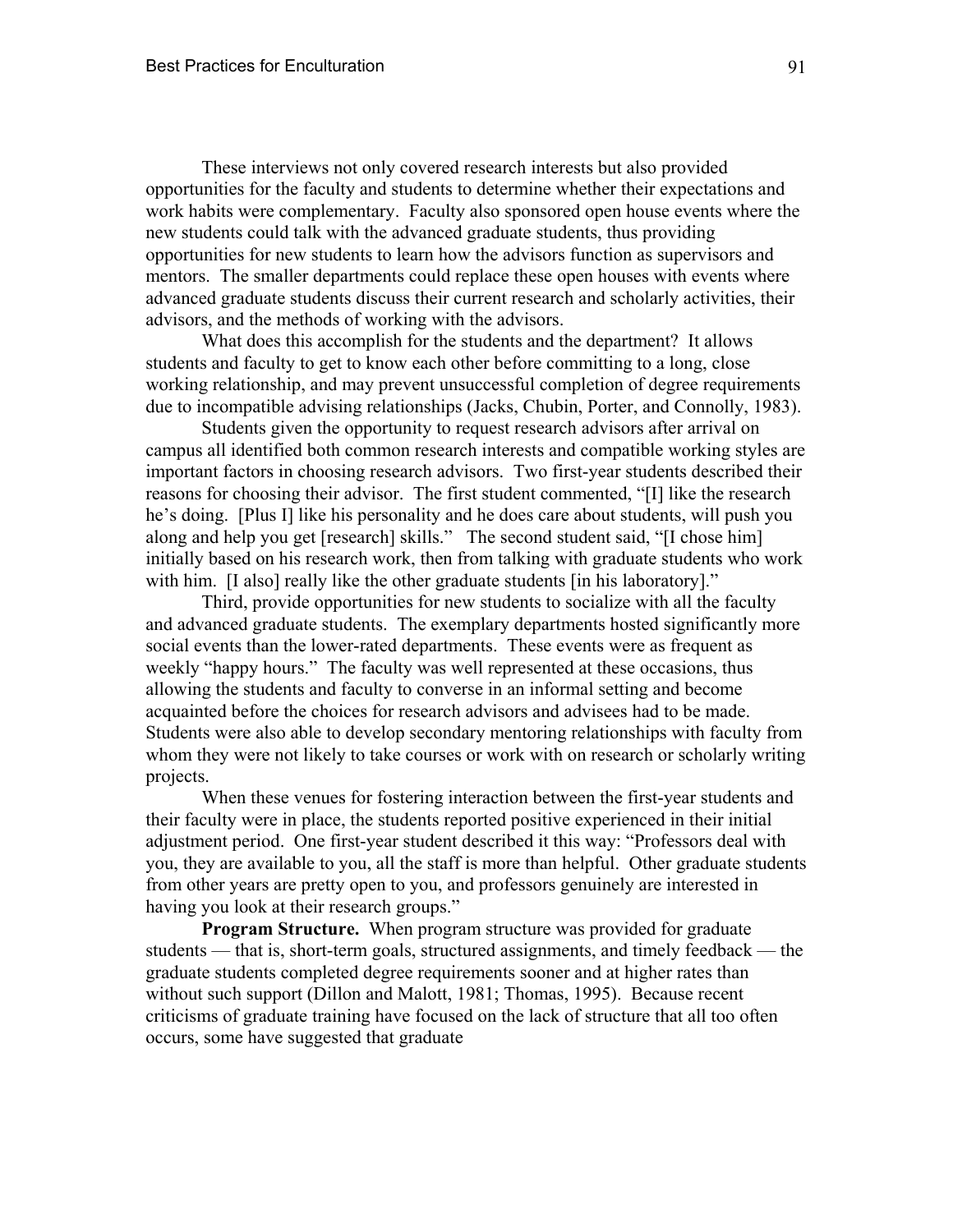departments provide more structured training support and encourage regular meetings between faculty and students (Utley and Weitzman, 1993).

 Program structure also promoted early involvement in scholarship in the exemplary departments. The structure was apparent almost immediately with the requirement that student attend research seminars. The research seminars might be weekly dinners hosted by faculty members for the first-year students, or pro-seminars where students listen to presentations by the faculty.

 Exemplary departments provided short-term deadlines for getting students involved in research during the summer following the completion of their first year. Departmental procedures also ensured that the students received immediate feedback on their research efforts. How was this accomplished? After students were matched up with research advisors, they began their research and scholarly writing almost immediately. The department set a deadline for the fall semester of the student's second year for them to present the results of their scholarship. This deadline was well publicized and supported through precedent.

These forms of structure help create a culture where students are clear about their duties. Consequently, students complete degree requirements more quickly, and both students and faculty benefit, achieving higher productivity in scholarship and research. One program director explained, "[Students have a requirement to work on] one paper intended to be based on research experience during the first year, [thus] pushing people to get some research experience early." An advanced graduate student states clearly, "The first summer is for research."

 Overall, implementation of these best practices seems to foster an open and friendly environment within departments. The office doors of faculty within the exemplary departments were regularly open. The students felt free to meet with their academic and research advisors often. If the faculty members were unable to meet at a particular moment, they scheduled meetings for later times.

 Not only did the exemplary departments have higher ratings for training graduate students, they also had higher ratings in terms of faculty scholarship (NRC, 1995). How can these faculty have time for students and still be productive scholars? First, regardless of whether from the humanities, social sciences, or physical/life sciences, thoughtfully planned how to arrange research and scholarship projects to incorporate their graduate students. Even faculty in fields traditionally committed to individual, independent scholarship have made successful efforts to expand their scholarly activities to include their graduate students.

 Second, the environments of collegiality, mentoring, and structure that these faculty have developed nurture the faculty was well (Boice, 1993). They, too, have been mentored, first as graduate students and later as new faculty. As they rise through the ranks of academia, they take on the role first of protégé, then as mentor. These faculty have developed their own supportive networks, having made networking a professional priority.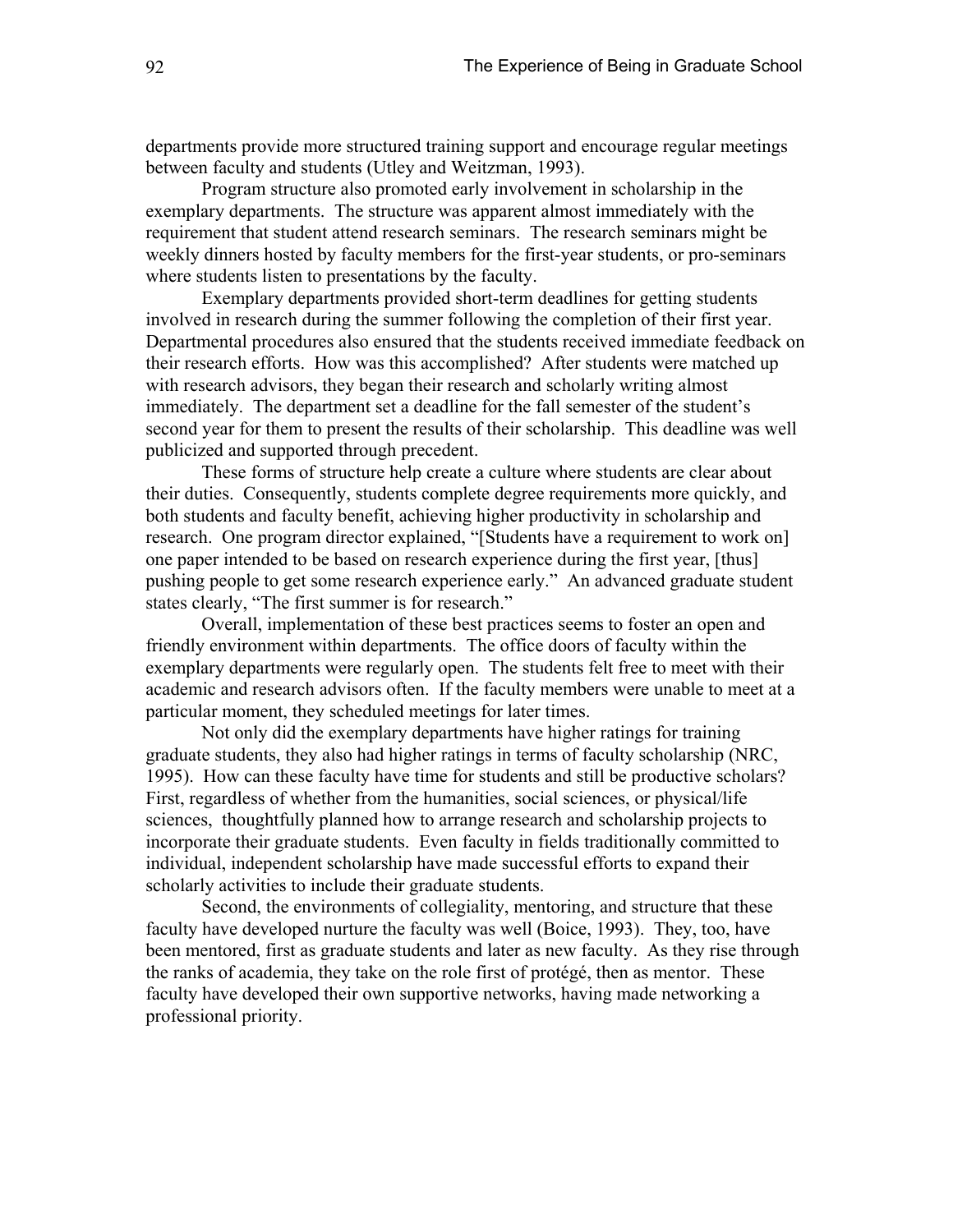Finally, the exemplary faculty make use of personal structure to sustain their own scholarly productivity, such as graphing their writing times and monitoring scholarship outputs. The departments with the best practices for enculturating graduate also have faculty who engage in similar best practices to support their own career advancement and satisfaction.

## **Conclusion**

Graduate education is under scrutiny, much of which focuses on the high rates of attrition (Bowen and Rudenstine, 1992; Marcus, 1997). Addressing the high attrition rates requires evaluation of the early year of graduate education. In other field, the early years have been identified as crucial for persistence and career advancement. The best practices we identified — help incoming graduate students adjustment more readily to the culture and academic demands of the graduate department. These best practices also foster mutually beneficial professional relationships and early involvement in scholarship.

 Best practices have been widely used in the fields of organizational and human resource development to achieve organizational excellence. Focusing on the experiences of employees within an organization benefits not only its members, but the organization as well. Organizations that offer training and career development opportunities for its members are rewarded with high-productivity and organizational growth (London, 1995). Although a universal set of best practices does not exist (Capelli and Crocker-Hefter, 1996), all best practices are based on a belief or enduring commitment (Fitz-enz, 1997). The success of the departments we have discussed demonstrates that by striving for a culture in which collegiality and mentoring flourish from a basis of program structure, each department can develop its own version of best practices in graduate education.

#### **References**

- Berg, H. M. and Ferber, M. A. "Men and Women Graduate Students: Who Succeeds and Why?" Journal of Higher Education, 1983, 54, 629-648.
- Blackwell, J. E. Mainstreaming Outsiders: The Production of Black Professionals. New York: General Hall, 1987.
- Boice, R. "New Faculty Involvement for Women and Minorities." Research in Higher Education, 1993, 34, 291-341.
- Bowen, W. G., and Rudenstine, N. L. In Pursuit of the Ph.D. Princeton, NJ: Princeton University Press, 1992.
- Boyle, P. "Socialization Experiences of New Graduate Students." Unpublished doctoral dissertation, Department of Psychology, State University of New York at Stony Brook, 1996.
- Boyle, P. and Boice, R. "Systematic Mentoring for New Faculty Teachers and Graduate Teaching Assistants." Innovative Higher Education, in press, 22(3).